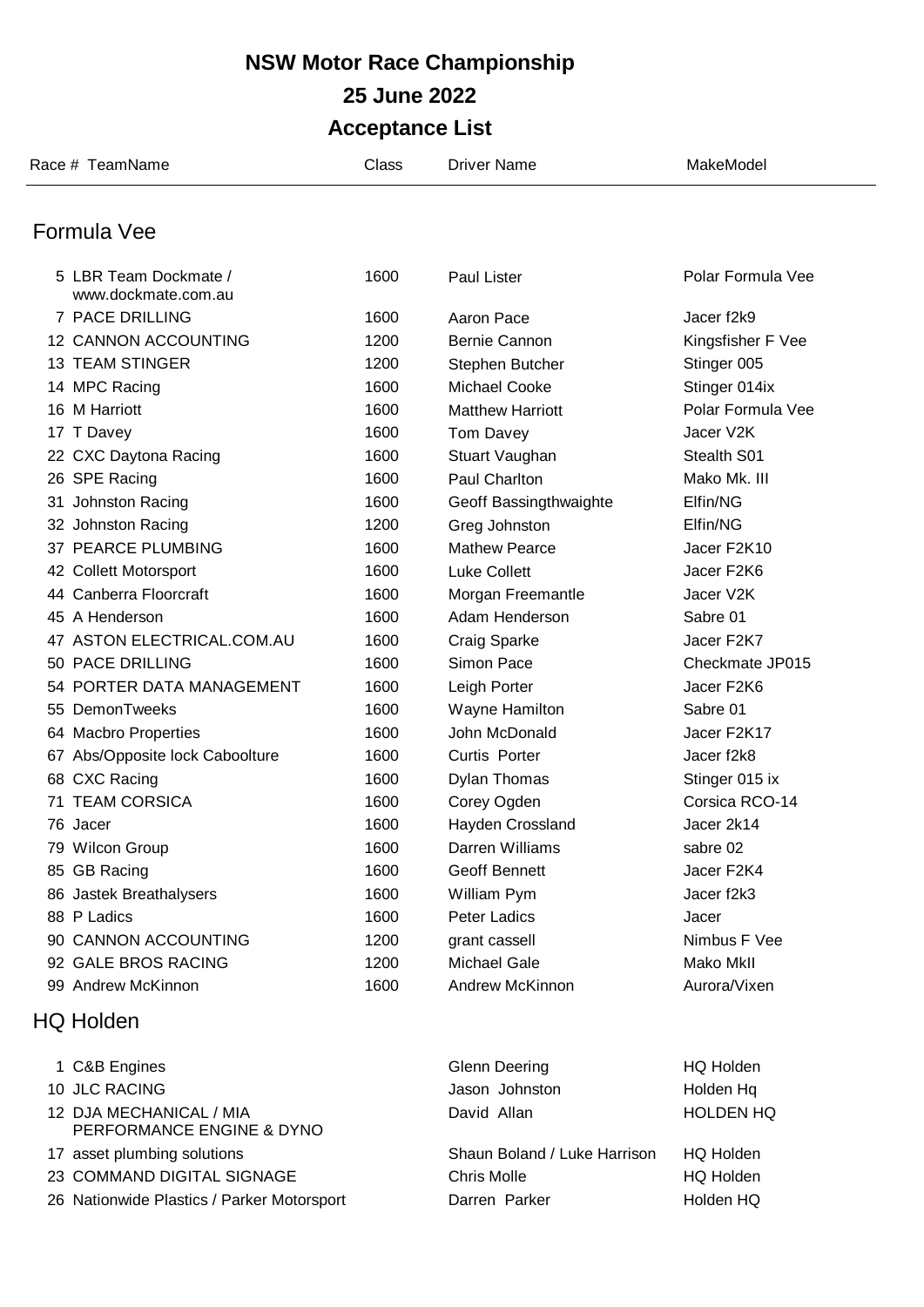| Race # TeamName                                            | Class        | <b>Driver Name</b>     | MakeModel            |
|------------------------------------------------------------|--------------|------------------------|----------------------|
| 32 COMMAND DIGITAL SIGNAGE                                 |              | Jason Molle            | Holden HQ            |
| 33 Stockwell/BUZ Racing                                    |              | Amanda Saunders        | Holden HQ            |
| 39 MHA Euro. European Car Specialists                      |              | David Proglio          | <b>HQ Holden</b>     |
| 45 Gregory Hills Tyrepower                                 |              | Nicholas Jackson       | Holden HQ            |
| 47 Stockwell/BUZ Racing                                    |              | Gordon Macleay         | <b>HQ Holden</b>     |
| 51 Osborn's Transport                                      |              | John Baxter            | <b>HQ Holden</b>     |
| 53 Osborne Yuille                                          |              | <b>Wayne Potts</b>     | <b>HQ Holden</b>     |
| 77 Osborn's Transport                                      |              | <b>Matt Barker</b>     | <b>HQ Holden</b>     |
| 80 BAXTERS COACHES                                         |              | <b>Mark Baxter</b>     | Holden HQ            |
| 88 HQ XTRA                                                 |              | <b>Chris Buckley</b>   | Holden HQ            |
| 96 JLC Racing                                              |              | Peter Lynch            | Holden HQ            |
| 99 HQ XTRA                                                 |              | Wayne Healey           | holden/HQ            |
| 173 P Siemsen                                              |              | Peter Siemsen          | Holden HQ            |
| 202 Equity Views Constructions                             |              | Jarrod Harber          | Holden HQ            |
| Improv Production O2L 2022                                 |              |                        |                      |
|                                                            |              |                        |                      |
| 1 STR/Brindabella                                          | R            | <b>Trevan Spiteri</b>  | Misubishi Evo 6      |
| 11 Voodoo motorsport, RHD Engineering                      | $\mathsf{R}$ | <b>ROB NEAL</b>        | <b>BMW</b>           |
| 13 M Jones                                                 | R            | Ahmed Baghdadi         | Holden commodore     |
| 14 voodoo motorsport                                       | R            | David Noble            | <b>Toyota Crolla</b> |
| 19 W Twist                                                 | R            | Wayne Twist            | BMW E46              |
| 22 Extinguished Fire / DBA / Road & Race<br>Performance    | R            | Peter Hennessy         | BMW E36-M3R          |
| 31 Send It Sydney                                          | L            | <b>CHARLIE KHOURY</b>  | Honda Civic          |
| 32 Geoff Fear Motorsport                                   |              | Geoff Fear             | Hyundai i30 N        |
| 36 Lansvale Smash Repairs / Sydney<br><b>Cove Property</b> | R            | Steven Engel           | Mitsubishi Lancer    |
| 42 www.itsthelittlethings.shop                             | R            | <b>Stig Richards</b>   | Mazda RX7            |
| 47 DJA Mechanical Voodoo Motorsport<br>Beers r us          | R            | <b>Andrew McMaster</b> | BMW E30              |
| 50 Redistrip                                               | L            | Peter Dane             | <b>BA FORD</b>       |
| 60 R & P Brewer motorsport                                 | R            | <b>ROBERT BREWER</b>   | Holden VZ GTS        |
| 63 Nitron Suspension Concepts                              | R            | <b>Nigel Williams</b>  | <b>Holden GTS</b>    |
| 76 Exclusive Switchboards                                  |              | <b>William Harris</b>  | Mazda RX8            |
| 77 PROSTREET AUTOMOTIVE                                    | R            | benjamin algie         | nissan 200sx         |
| 78 Tutton Plumbing Pty Ltd / JRE Race<br>Engines           | R            | <b>Mark Tutton</b>     | commodore            |
| 232 MGR Racing                                             | R            | mayan reddy            | <b>BMW M3R</b>       |
| 380 Baulkham Hills Removals                                | R            | Neil Byers             | Mitsubishi           |
| 382 Baulkham Hills Removals                                | R            | Paul Leabeater         | Mitsubishi 380       |
| 716 TMN Plumbing                                           | R            | scott Tutton           | mitsubishi evo 2     |

Improv Production U2L 2022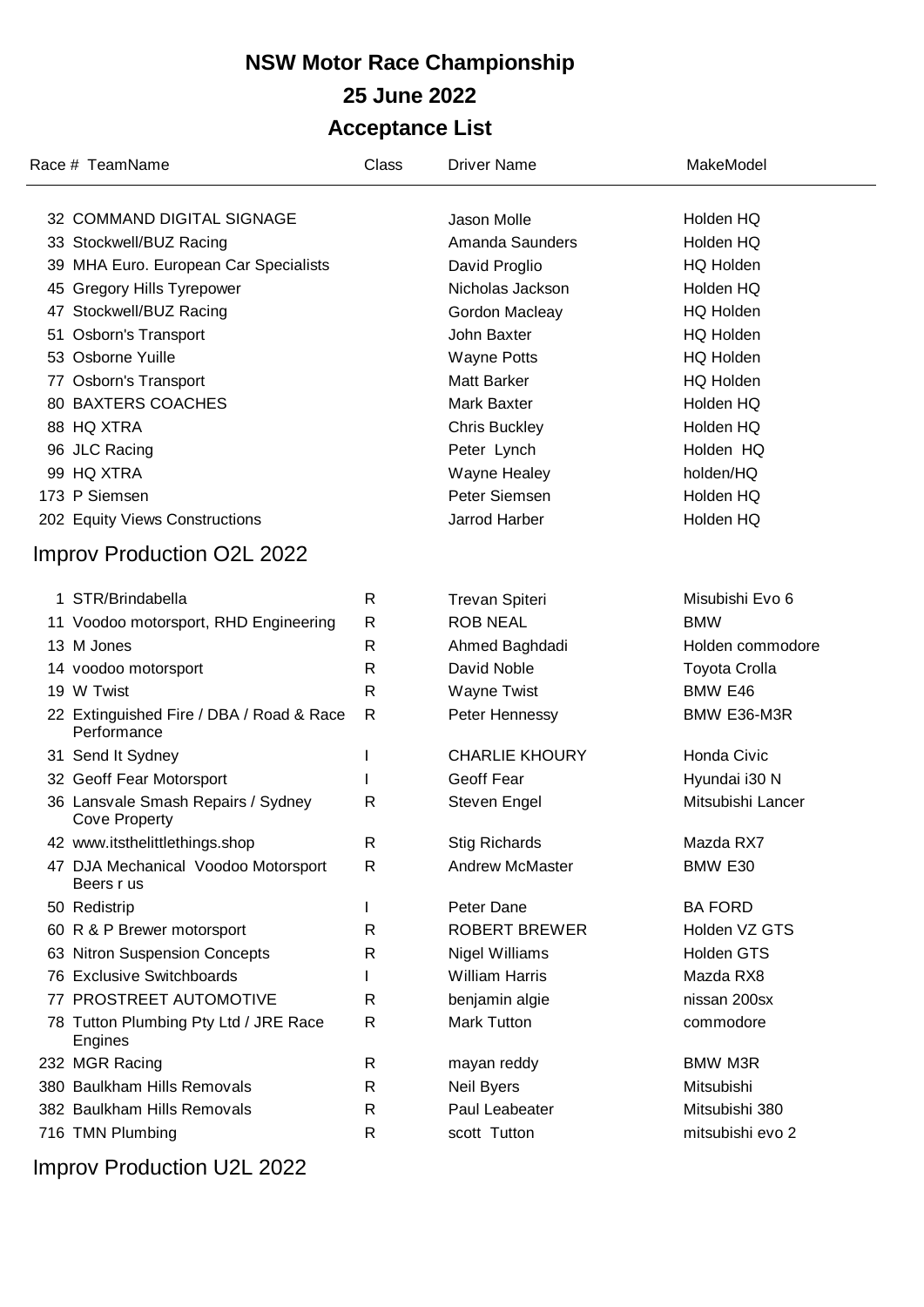|    | Race # TeamName                                                   | Class          | <b>Driver Name</b>                  | MakeModel                 |
|----|-------------------------------------------------------------------|----------------|-------------------------------------|---------------------------|
|    | 1 Mike Hughes Finance                                             | R              | Kurt Macready                       | Nissan silvia             |
|    | 4 Sponsor wanted                                                  | $\mathsf{R}$   | <b>Bob Jowett</b>                   | Honda Civic               |
|    | 7 Charben Racing/ Trackschool                                     | $\mathsf{R}$   | Charlie Viola                       | Honda Integra             |
|    | 9 HP Motorsport                                                   | R              | <b>Henri Price</b>                  | Honda Civic               |
|    | 28 MHRacing                                                       | $\mathsf{R}$   | <b>Mathew Harris</b>                | Honda Civic               |
|    | 32 032 Racing/Clubsport Engineering                               | $\mathsf{R}$   | Tim Robson                          | Honda Civic               |
|    | 37 WILDRIDGE FABRICATIONS                                         | $\mathsf{R}$   | Matthew Wildridge                   | Ford Escort               |
|    | 42 Sprintparts                                                    | R              | Philip Larmour                      | Honda Integra Type R      |
|    | 43 Sprintparts                                                    | R              | Mark Larmour                        | <b>Renault Clio Sport</b> |
|    | 45 MHD Manufacturing                                              | R              | Jeff Hanson                         | Datsun Sunny              |
|    | 51 Solar Reaction                                                 | R              | Liam Murray                         | Suzuki Swift              |
|    | 70 HP Motorsport                                                  | R              | lan Price                           | <b>Ford Escort</b>        |
|    | 74 Exclusive Switchboards                                         | R              | <b>Bill Harris</b>                  | Suzuki                    |
|    | 82 Crisis Transport & Logistics                                   | R              | <b>Matthew Birks</b>                | <b>Toyota Corolla</b>     |
|    | 86 TGR Performance                                                | R              | Joshua Leask                        | Toyota 86                 |
|    | 90 R Berson                                                       |                | Robert Berson                       | Ford Escort Mk2           |
|    | 97 G WRIGHT                                                       | R              | Greg Wright                         | Nissan Pulsar SSS         |
|    | 101 Sydney Crime and Trauma Cleaning                              | R              | <b>Timothy Molesworth</b>           | <b>Toyota Celica</b>      |
|    | 127 Park Homestead racing                                         | R              | David Haines                        | Toyota AE101              |
|    | 163 Racer Smyth                                                   | R              | Campbell Smyth                      | Renault/Clio              |
|    | Prod Sports 2022                                                  |                |                                     |                           |
|    | 11 MADASHELL MOTORSPORT                                           | B              | Steve McFadden                      | Porsche 997               |
|    | 16 Team Autopay                                                   | B              | Alex Luther                         | Lotus Exige Cup R         |
|    | 23 Hillcrest Merimbula                                            | A              | Caspar Tresidder                    | Porsche GT3 Cup           |
|    | 41 Suite Black                                                    | A              | Geoff Morgan                        | Porsche 991 Cup Car       |
|    | 47 Effect building projects, Bass hill<br>electrical, MCcorsa     | В              | stephen moylan / Dylan de<br>Szabo' | porsche 997 gt3 cup       |
|    | 56 Valmont Racing                                                 | A              | Sergio Pires                        | Porsche Cup 991           |
|    | 63 Valmont Racing                                                 | <b>GT</b>      | Marcel Zalloua                      | Audi                      |
|    | 68 Cue Clothing Co                                                | GT             | <b>Justin Levis</b>                 | Porsche GT3               |
|    | 69 SafeTstop                                                      | GT             | <b>Richard Gartner</b>              | Lamborgini                |
| 73 | <b>BETA MARINE DIESELS</b>                                        | B              | <b>Glenn Townsend</b>               | Lotus Exige               |
|    | Prod Tour 2022                                                    |                |                                     |                           |
|    | 6 Quest Apartment Hotels                                          | A <sub>2</sub> | <b>Brent Howard</b>                 | BMW M3                    |
|    | 10 Fabrication Services Group                                     | E              | Hayden Auld                         | Hyundai                   |
|    | 11 Oriel Building Services - Shore Hire -<br><b>Botany Access</b> | A <sub>1</sub> | Harrison Cooper                     | Mitsubishi                |
|    | 12 Cougar Powder Coating Racing                                   | D              | <b>Michael Ferns</b>                | <b>VW Golf GTi</b>        |
|    | 19 Aaron Grech Motorsport                                         |                | Shaun Martin / Jake Burton          | VW                        |
|    | 20 GCE Motorsport                                                 | С              | Peter Lacey / Robin Lacey           | <b>VW Scirocco</b>        |
|    | 22 Stewart Follows Automotive                                     | D              | <b>Stewart Follows</b>              | FORD FIESTA ST            |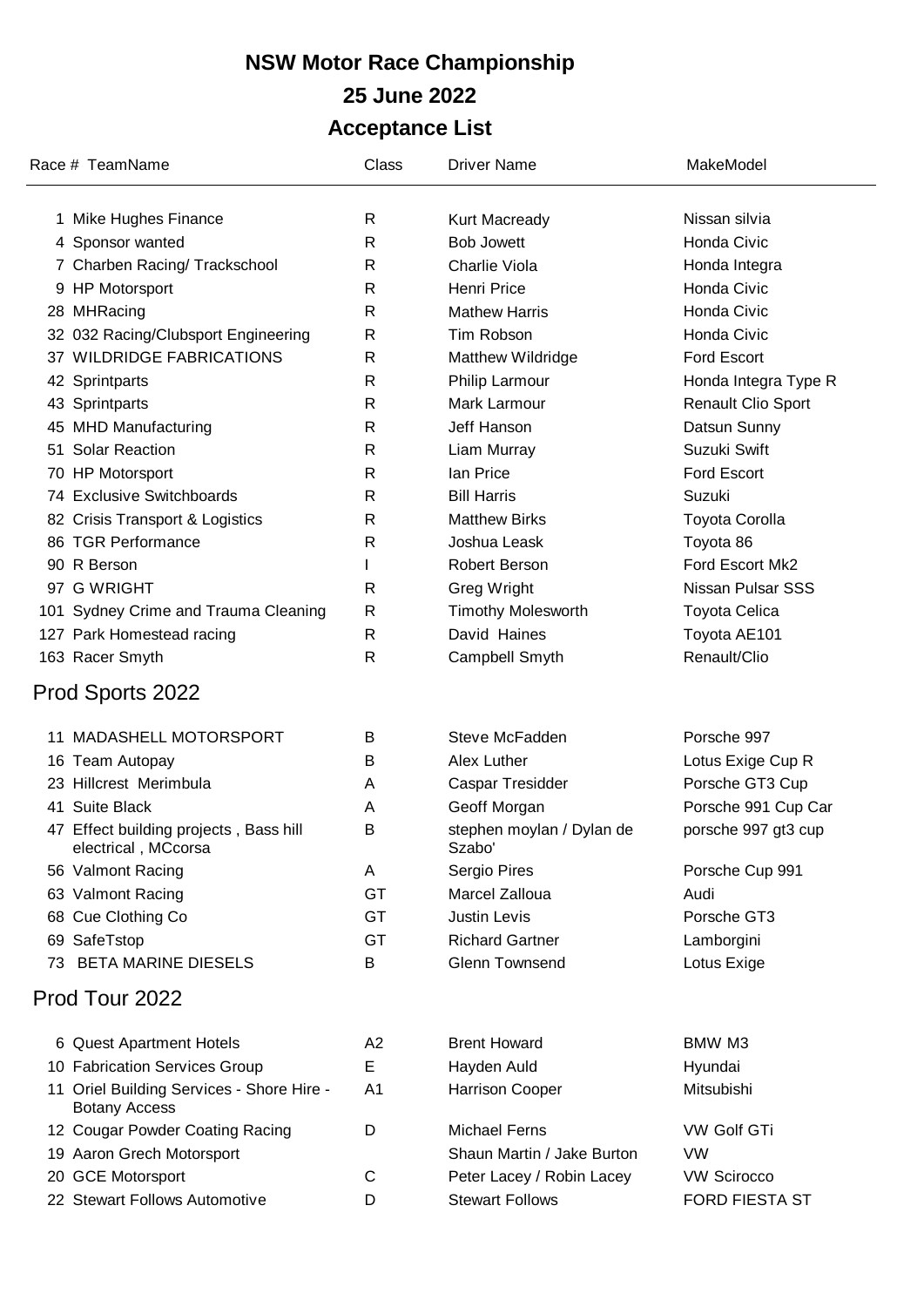| Race # TeamName                                            | Class          | <b>Driver Name</b>                        | MakeModel                            |
|------------------------------------------------------------|----------------|-------------------------------------------|--------------------------------------|
| 23 M Auld/ GWR                                             | A <sub>1</sub> | <b>Michael Auld</b>                       | AMG A45                              |
| 24 Nandi Kiss Racing                                       | A <sub>1</sub> | matthew kiss / nandi kiss                 | hsv Isa                              |
| 29 Toronto Head & Engine                                   | <b>B2</b>      | Jonathan Fishburn                         | Holden Commodore VT                  |
| 31 Secure Wealth Racing                                    | X              | Simon Hodges                              | BMW M4                               |
| 34 Australian Snake Catchers                               | D              | Sean Cade / Liam Cade                     | <b>VW Golf GTI</b>                   |
| 36 SJO racing                                              | <b>B2</b>      | Scott O'Meley                             | Holden commodore                     |
| 37 Brian Callaghan                                         | A2             | David Baker / Brian Callaghan             | Holden/Commodore                     |
| 41 KMS Electrical Services                                 | <b>B2</b>      | Corrine Virag / Tony Virag                | Holden SSV Redline CL                |
| 43 MH Autocare                                             | B <sub>1</sub> | Adam Gosling                              | Honda Civic Type R                   |
| 44 WARLORD RACING                                          | X              | Paul Pearson                              | Commodore VF GTS                     |
| 45 RAM Motorsport/GWR                                      | A <sub>1</sub> | Michael Sheargold / Alex                  | Mercedes A45                         |
| 47 On Track Motorsport                                     | C              | <b>JOHN FITZGERALD</b>                    | <b>BMW 130i</b>                      |
| 62 DJA Mechanical Voodoo Motorsport<br>Beers r us          | D              | Andrew McMaster / David Allan             | <b>BMW 125i</b>                      |
| 63 Promine Racing/ Streamline<br>Automotive/ BT Motorsport | B <sub>2</sub> | <b>Bevan Tanner</b>                       | <b>Holden Commodore</b>              |
| 65 Cavanagh Electrics                                      | A2             | <b>Matthew Holt</b>                       | HSV Clubsport R8 MY16                |
| 66 FullGas Racing/Nova Employment                          | A <sub>1</sub> | Dimitri Agathos                           | Subaru WRX STi                       |
| 71 MoreDriven Cloud Hosting                                | A2             | Cary Morsink / Darren Herbert             | <b>HSV GTO Coupe</b>                 |
| 77 Max Winter Automotive                                   | A <sub>1</sub> | jack winter / jack winter                 | evo <sub>9</sub>                     |
| 78 100%Motorsport                                          | C              | Carl Climan                               | holden vxr astra                     |
| 79 PB Motorsport Services                                  | D              | Oskar Butt                                | VW. Polo GTI                         |
| 81 JJM Motorsports                                         | B <sub>1</sub> | Josh Muggleton / Jarrod<br>Muggleton      | Audi TT S FV3 Quattro<br><b>MY16</b> |
| 83 Race for A Cure                                         | A <sub>1</sub> | Ben kavich / Michael Kavich               | Mitsubishi Evo X RS                  |
| 86 Sinclair Automotive                                     | D              | Christoph Heiniger                        | Toyota 86                            |
| 87 German Performance Garage/APR                           | <b>B1</b>      | Stephen Muller                            | vw gti tcr                           |
| 88 Z gibson                                                | C              | zane gibson                               | vw polo                              |
| 90 Pinnacle Automotive                                     | B <sub>1</sub> | David Krusza                              | <b>BMW 135i</b>                      |
| 92 Allworth Homes                                          | D              | Stephen Thompson                          | Toyota 86 GTS                        |
| 95 Mob Engines/ Rover Coaches                              | A2             | Arthur Tsovolos / Matt O'Brien            | <b>CSV Volanti</b>                   |
| 99 Parramatta Vehicle Services                             | A <sub>1</sub> | <b>TYLER MECKLEM / Hadrian</b><br>Morrall | Mitsubishi EVO X                     |
| 117 the $ R $ garage                                       | C              | Paul Keefer / Matilda Mravicic            | <b>VW Sciroccco</b>                  |
| 118 D A Campbell Transport                                 | A <sub>1</sub> | Dean Campbell                             | Mitsubishi Lancer Evolution<br>x     |
| 123 Robert Bryden Lawyers                                  | C              | Robert Bryden                             | <b>VW Sirocco</b>                    |
| 177 Iolar MRPS AED                                         | C              | Patrick Navin / Nathan Halstead           | <b>VW Scirroco R</b>                 |
| 322 Tierney Automotive                                     | D              | Danny Tierney / Geoff Tierney             | Toyota 86                            |
| 444 PROPERTY INVESTMENT STORE                              | X              | Adam Burgess / Anthony Soole              | BMW M4                               |
| 666 Wollongong Auto Parts/ Triple 666<br>Racing            | A2             | Robert Coulthard / Trevor<br>Symonds      | Holden VE GTS                        |
| 777 Pomelo Designs / Boylan Motorsport                     | A <sub>1</sub> | Matthew Boylan                            | Mitsubishi                           |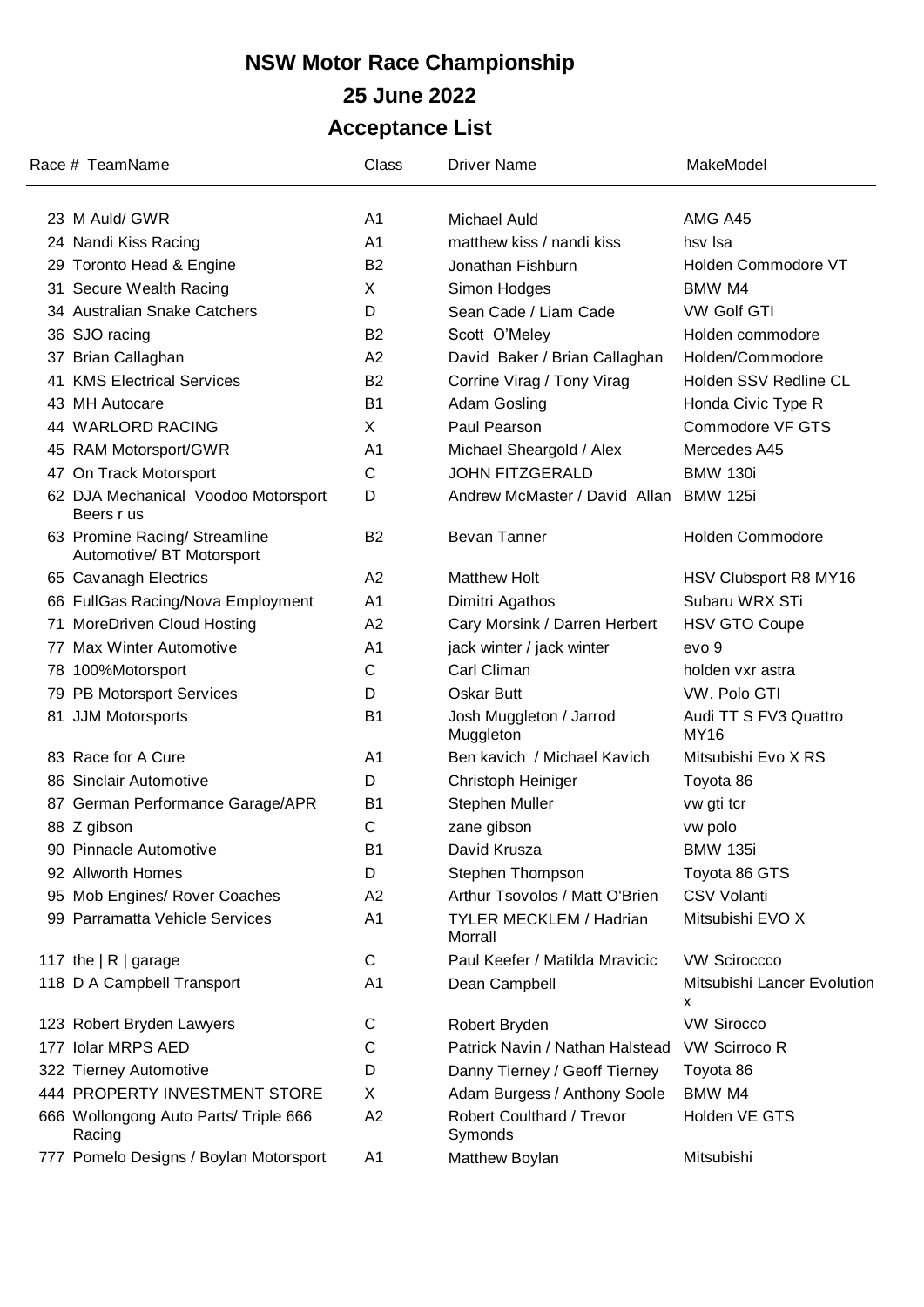|    | Race # TeamName                                         | Class          | <b>Driver Name</b>         | MakeModel             |
|----|---------------------------------------------------------|----------------|----------------------------|-----------------------|
|    | SuperKart 2022                                          |                |                            |                       |
|    | 1 Red Ice Racing / YOUR AMIGO                           | <b>250I</b>    | <b>ILYA HARPAS</b>         | ANDERSON MAVERICK     |
|    | 4 ROTECH AUSTRALIA                                      | 125 SH         | <b>Jock Dos Santos</b>     | <b>BRM</b>            |
|    | 8 LFR                                                   | <b>2501</b>    | Laurie Fooks               | Raider                |
|    | 14 Roesemotorsport/ ProCoat Custom<br>Paint/ BJR Built  | 125 SH         | <b>Blake Roese</b>         | BRM GPM-66            |
|    | 19 Master cut earthwork Moit racing                     | 125 R L/H      | <b>Tony Moit</b>           | Woodgate Evo          |
|    | 20 REDBACK RACE PAINT (ACT)                             | 125G           | Paul Campbell              | Avoig Elise Mk3       |
|    | 26 P Battle                                             | 125 SH         | <b>Paul Battle</b>         | CKR / SG3             |
|    | 29 LS Racing / CEA                                      | 125G           | Lauren Shand               | Avoig                 |
|    | 30 KTM Capital - Venom - Betta Marquee                  | 125 SH         | Warren McGrouther          | <b>CRG Road Rebel</b> |
|    | 42 The Den cafe and wine Bar                            | 250G           | <b>Michael Doherty</b>     | avoic                 |
|    | 43 KJB ACCOUNTANTS & BUSINESS<br><b>ADVISORS</b>        | <b>2501</b>    | <b>KRISTIAN STEBBING</b>   | Stockman              |
|    | 65 J Stevenson                                          | 125G           | James Stevenson            | <b>COUGAR EVO</b>     |
|    | 71 A DODGE                                              |                | 125 R L/H Alan Dodge       | Woodgate Racing EVO   |
|    | 73 Calibre Construction                                 | 125 SH         | Ali Mohanna                | <b>TBA</b>            |
|    | 74 Avoig Superkarts/Rat Pack Racing                     | 125G           | Aaron Cogger               | <b>Avoig Elise</b>    |
|    | 76 L&J Racing                                           | 125G           | Lee Vella                  | <b>Avoig Elise</b>    |
|    | 77 Primis Projects                                      | 125 SH         | <b>Arthur Magaitis</b>     | <b>TB Kart</b>        |
|    | 82 Slow & Steady Racing                                 | 125G           | Anthony Cristallo          | <b>Avoig Elise</b>    |
|    | 86 DSR Racing                                           | 250G           | <b>Dylan Stephens</b>      | <b>Mavrick</b>        |
|    | 90 PERSAS                                               |                | 125 R L/H Mark Vickers     | Woodgate Evo          |
|    | 91 Blackshaws smash repairs, Betta<br>Marquee, Newtools |                | 125 R L/H Stuart Robertson | Arrow X5              |
|    | 99 Cue Clothing Co                                      | 125 SH         | <b>Justin Levis</b>        | Rotax125              |
|    | <b>SuperSports 2022</b>                                 |                |                            |                       |
|    | 1 GWR / TBR / APR                                       | 2              | Darren Barlow              | Stohr WF1             |
|    | 4 Underdog Racing                                       | 1              | <b>Warwick Morris</b>      | Radical               |
|    | 7 PRS - RA Motorsports                                  | 1              | Joshua Peacock             | Radical               |
| 8  | Ram Motorsport/ Ready Set Reline                        | 1              | Ryan Godfrey               | Wolf Tornado S        |
|    | 11 Industrie                                            | 2              | Simon Copping              | West                  |
| 21 | <b>REGULATOR AUTOMATION</b>                             | $\overline{2}$ | Alexander Kenny            | Juno LMP3             |
|    | 22 Team ASR / GWR Australia                             | 1              | Ash Samadi                 | Radical SR3XX         |
|    | 28 FIRST NEON                                           | 2              | Peter White                | <b>Radical SR8</b>    |
|    | 32 The PPF Studio/Hughesmotorsport                      | 1              | Sue Hughes                 | <b>Radical SR3</b>    |
|    | 34 GWR/Champion's Business Growth<br>Advisers           | 1              | Stephen Champion           | Radical SR3 XX        |
|    | 40 Mionlachkennels.com racing                           | 3              | Paul Palmer                | stohr WF1             |
|    | <b>41 EXCALIBUR EXTREME</b>                             | 2              | <b>Neale Muston</b>        | <b>Radical SR8</b>    |
|    | 42 Mark Brame                                           | 1              | Mark Brame                 | Radical SR3 RS Cup    |